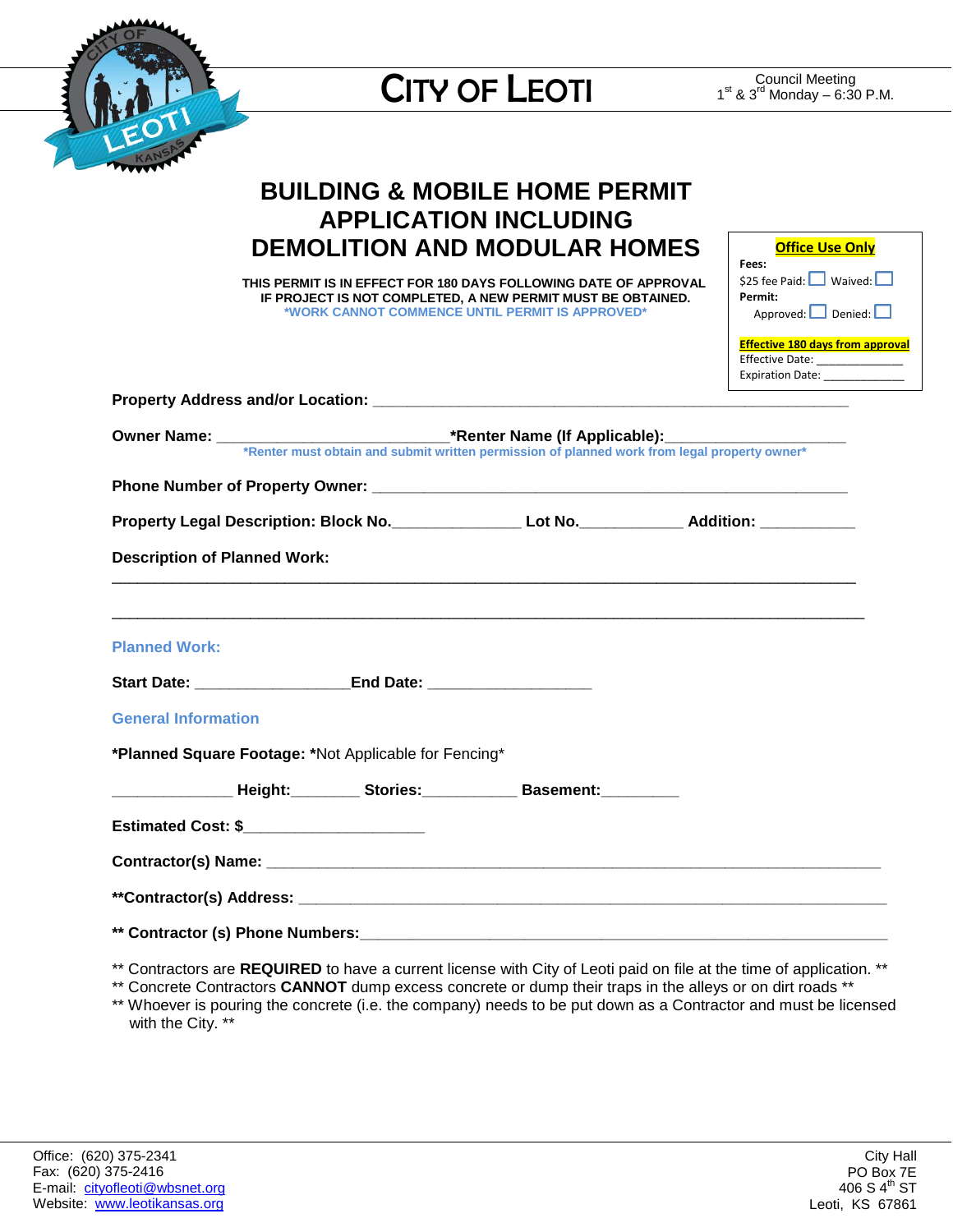

 $\label{eq:2.1} \mathcal{L}(\mathcal{L}^{\text{max}}_{\mathcal{L}}(\mathcal{L}^{\text{max}}_{\mathcal{L}})) \leq \mathcal{L}(\mathcal{L}^{\text{max}}_{\mathcal{L}}(\mathcal{L}^{\text{max}}_{\mathcal{L}}))$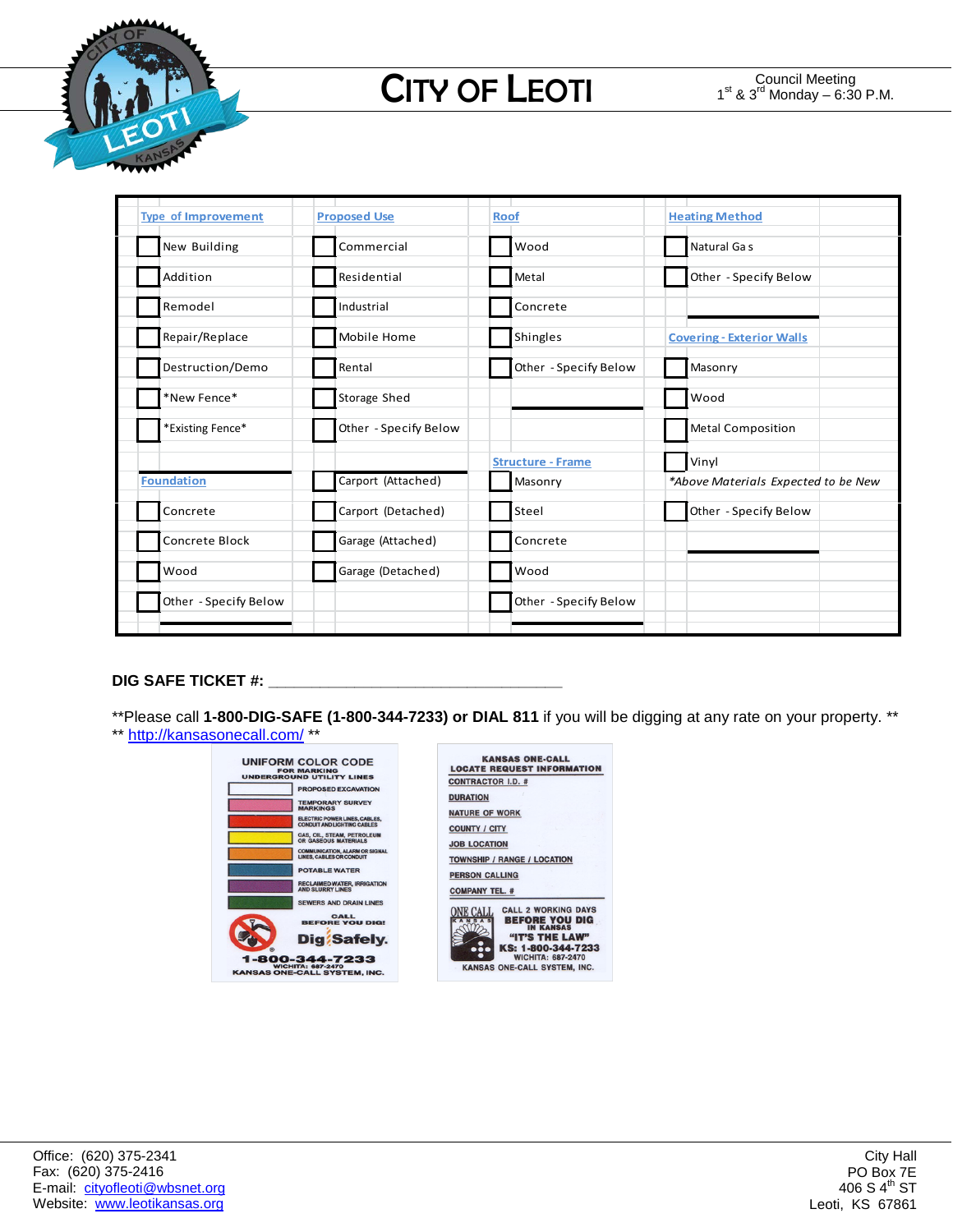

# **CITY OF LEOTI**

#### **Refer to Ordinance 2016-06 for Additional Information**

**\***Setbacks for commercial, industrial, and mobile home parks are different from the information provided on this permit.\*

### **REQUIRED RESIDENTIAL SETBACKS FROM PROPERTY LINES: FRONT**

**YARD – 15 FEET SIDE YARD- 5 FEET REAR YARD – 5 FEET \*Please note, corner lots have two or more front yards. \***

**PLOT PLAN WITH UTILITY LOCATIONS MUST BE DRAWN BELOW.** 

## **PLOT PLAN**

### **LABEL STREETS AND LOCATION ON DRAWINGS, MEASUREMENTS REQUIRED FROM ALL SIDES, BE SURE TO MARK ALL UTILITY LOCATIONS, INDICATE NORTH DIRECTION ON MAP WITH AN ARROW.**



**North**

Website: [www.leotikansas.org](http://www.leotikansas.org/)